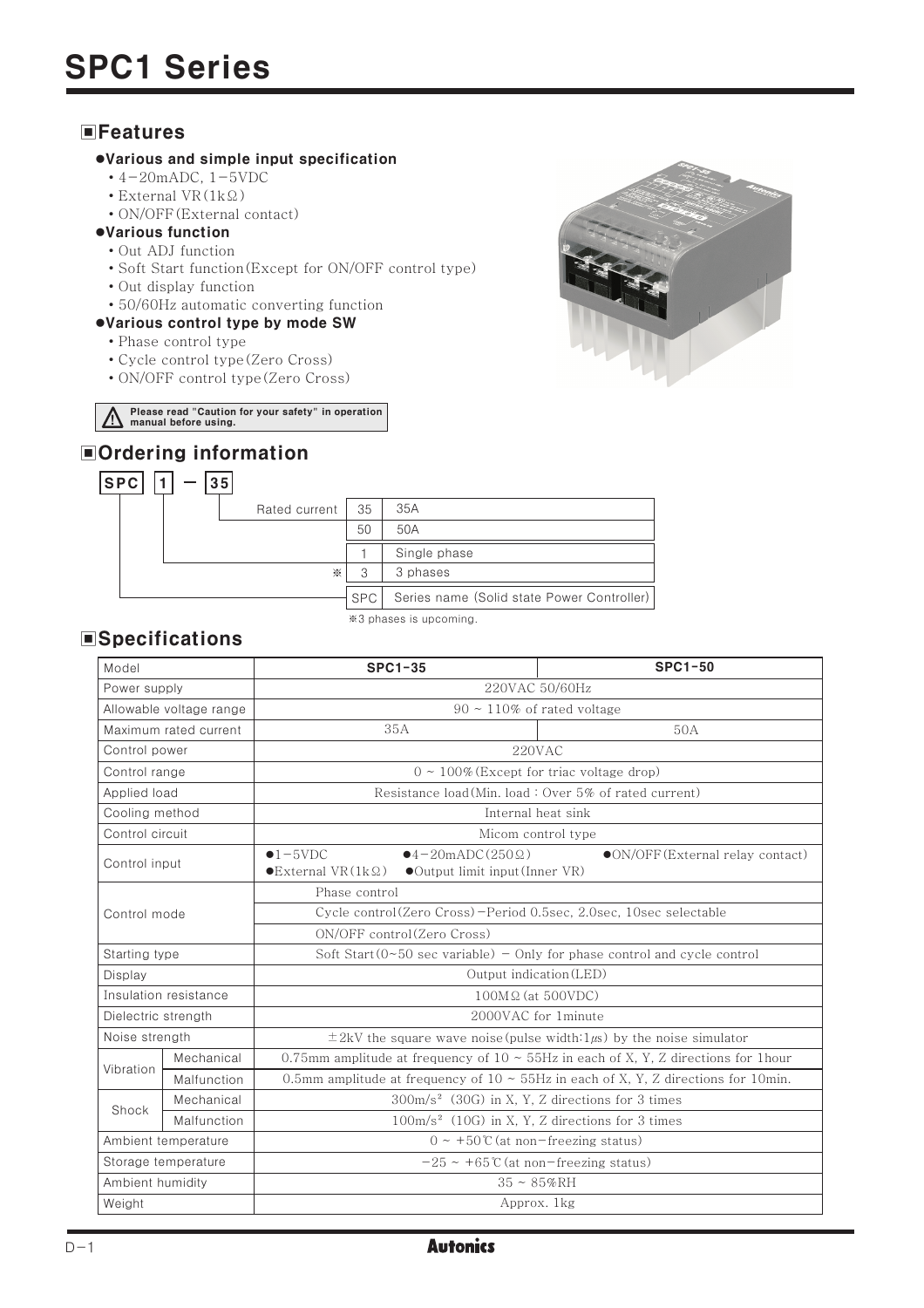# **Power Controller**

## **OD** Imensions



## **■Connections**

#### 1. External connection



## 2. Connection of control input terminals

#### 1)4-20mADC control input

It controls 0 to 100% when you apply 4 to 20mADC on 4, 5 terminals when power is applied.



#### 3) ON/OFF External contact control input

It controls 100% if you connect External S/W or relay contact to 2, 3 terminal when it is ON, it controls 0% when it is OFF.



## 2)1-5VDC control input

It controls 0 to 100% when you apply 1 to 5VDC on 3, 5 terminals when power is applied.



#### 4) External volume control input

After power is applied, connecting the external volume 1k.2 to 2, 3 and 4 terminals and turning VR control from 0% to 100%.



\* Able to control the output with using Out ADJ. according to above control method. When do not use Out ADJ. function please set volume as 100%. (See D-5 page for more explanation of Out ADJ.)

sensor Pressure sensor

 $(\mathop{\mathsf{F}})$ Tacho/ Speed/

 $PII$ ce meter

 $(G)$ Display

unit

 $(\mathbb{H})$ Sensor

 $(1)$ 

 $(.1)$ 

 $(K)$ 

Photo electric

controller

Proximity sensor

 $(L)$ Rotary<br>encoder

 $(M)$ 5-Phase stepping motor &<br>Driver &<br>Controller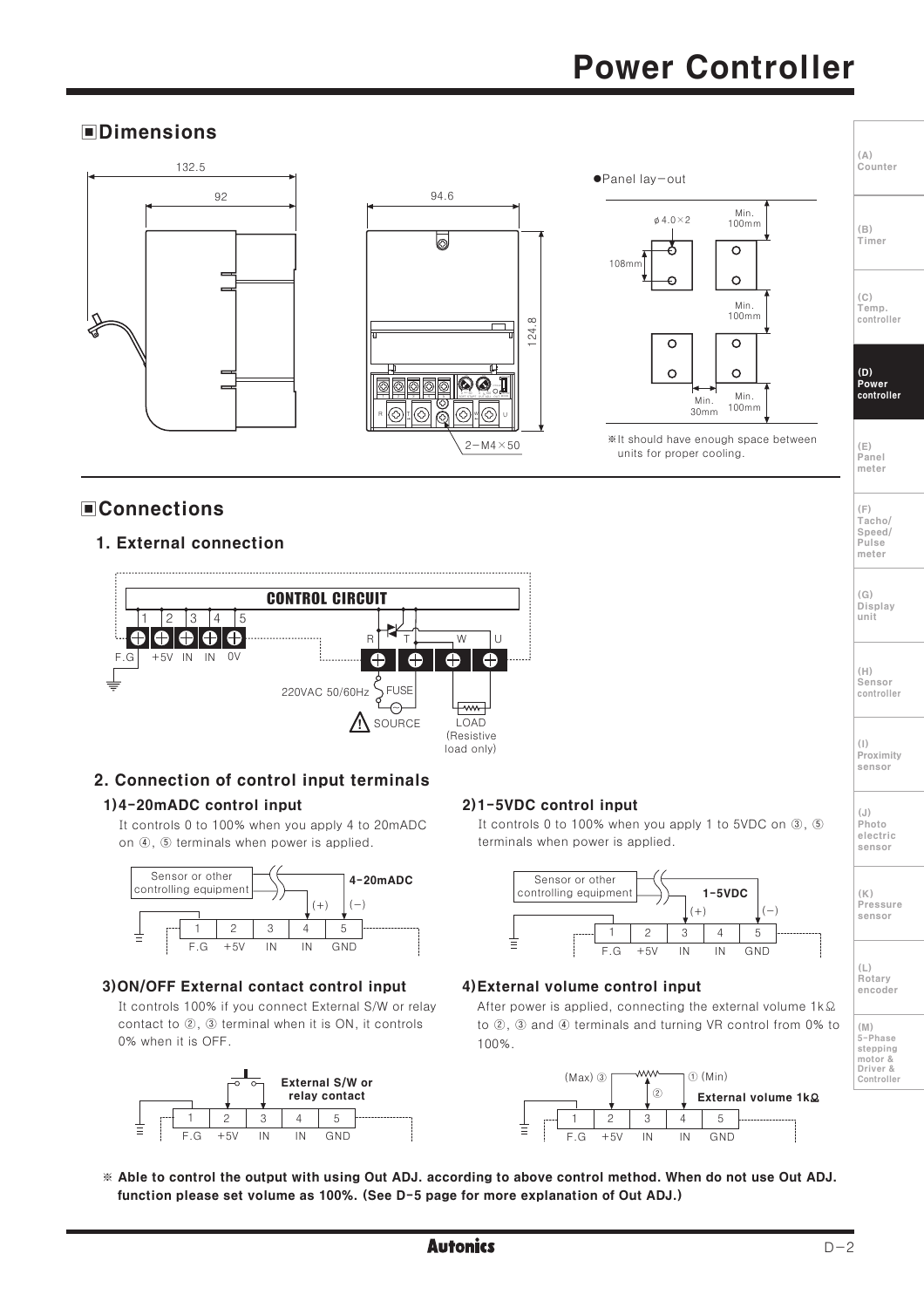## **EFront panel identification**



# **EFactory Default setting**

| Control mode       | Phase control mode                                      |  |
|--------------------|---------------------------------------------------------|--|
| Control type       | Phase equality division type according to control input |  |
| Control cycle      | $0.5$ sec                                               |  |
| SOFT START setting | Osec                                                    |  |
| OUT ADJ. setting   | 100%                                                    |  |

# **EHow to change additional function**

When you need to change control cycle or characteristic control type of phase control mode from factory specification, use JP1, JP2, JP3 on PCB as below.



|  | (Select cycle control mode) |  |
|--|-----------------------------|--|
|  |                             |  |

| JP1          | JP <sub>2</sub> | Period(sec)   |
|--------------|-----------------|---------------|
| <b>SHORT</b> | <b>SHORT</b>    | $0.5$ sec     |
| <b>SHORT</b> | OPEN            | 2.0sec        |
| <b>OPEN</b>  | <b>SHORT</b>    | 10sec         |
| <b>OPEN</b>  | OPEN            | X(Do not use) |
|              |                 |               |



#### <Select phase control mode >

| JP3          | Control type                                               |
|--------------|------------------------------------------------------------|
| <b>SHORT</b> | Phase equality division type<br>according to control input |
| OPEN         | Power equality division type<br>according to control input |

 $D-3$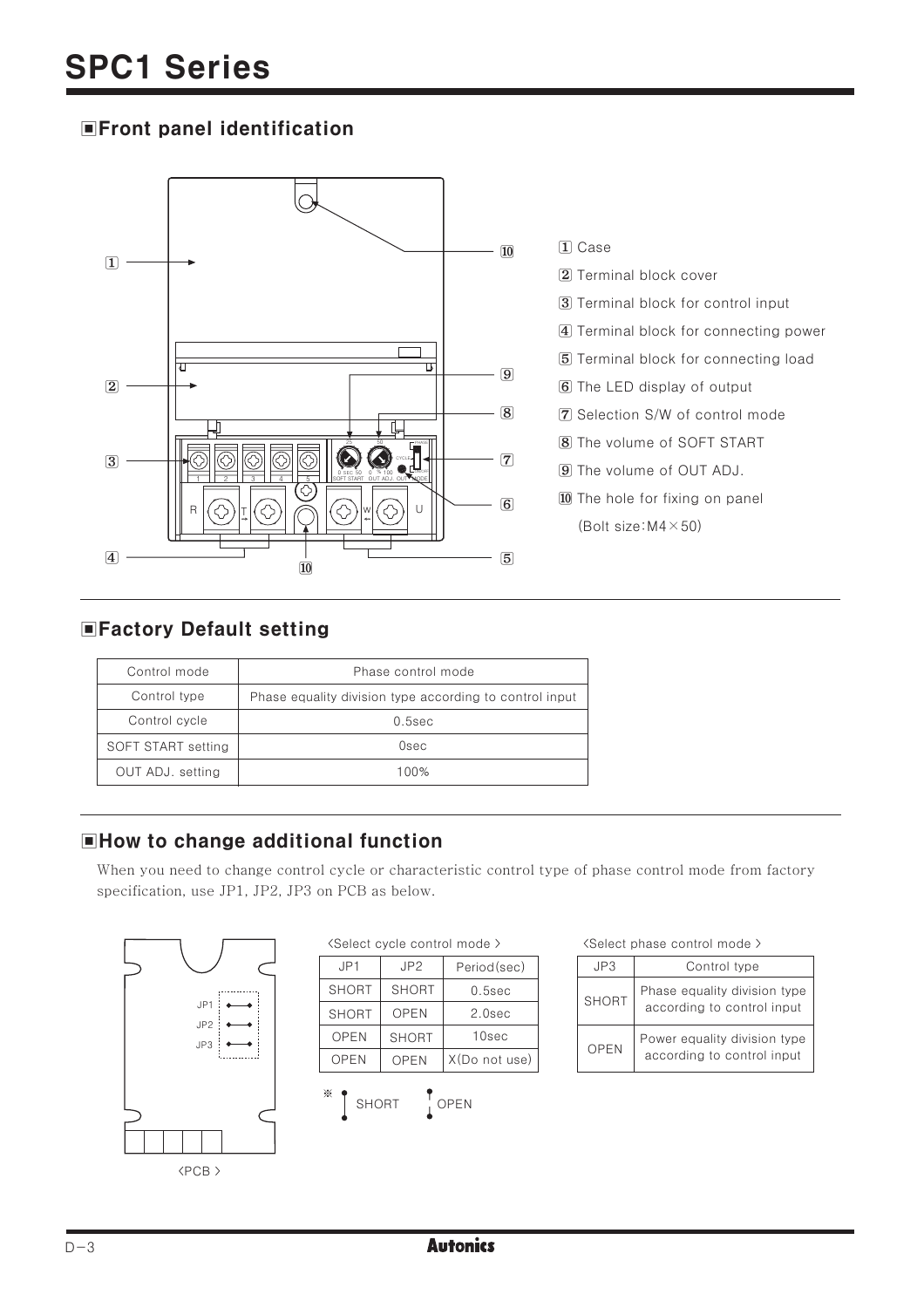# **Power Controller**

 $(A)$ 、、、<br>Counter

 $(\mathbb{R})$ 

 $(C)$ 

 $(D)$ Power<br>controller

 $(E)$ Panel meter

 $(\mathsf{F})$ ...<br>Tacho/

Speed/

 $PII$ ce meter

 $(G)$ Display

unit

 $(H)$ 

 $(1)$ 

 $(.1)$ 

Photo

electric

sensor

 $(K)$ Pressure

sensor

Proximity sensor

Sensor controller

Temp. controller

Timer

## **■Operation and function**



## ©Control mode selection

| Control mode | Phase control mode | Cycle control mode<br>(Zero Cross) | ON/OFF control mode<br>(Zero Cross) |
|--------------|--------------------|------------------------------------|-------------------------------------|
| Mode switch  | r PHASE            | r PHASE                            | r PHASE                             |
|              | <b>CYCLE</b> ▶     | <b>CYCLE</b>                       | CYCLE ▶                             |
|              | LON/OFF            | ON/OFF                             | ON/OFF                              |

\*When select cycle control mode, the cycle has been set as 0.5sec, It can be changed to 2.0sec. or 10sec. by jumper function. \*The mode cannot be changed while it is operating. Please be sure to set the proper mode **after turning the power off** then apply the power again.

#### 1) Phase control

It is output type to control phase of an alternating signal according to control input signal. Please see  $D-3$  page (How to change additional function) for devision method.

● Equal division of phase according to control input

This is analog type which divides the control angle equally according to the control input signal. It shows power characteristic as (Fig. 1).

There might be areas of under power and over power at points below and above the control input mid point.



## 2) Cycle control-Zero Cross

It controls the power, which is applied into the load to repeat ON/OFF cycle like below picture with constant proportion according to control input signal. It is easy to control the load and there is no ON/OFF noise because it turns ON and OFF at the zero point of AC.

Usually it is used in a place or electric furnace which is not easily effected by external noise.

| When control input signal is 0% (4mA, 1V) | When control input signal is 25% (8mA, 2V) |
|-------------------------------------------|--------------------------------------------|
| T:Period(0.5sec)                          | <b>IV</b><br>T:Period(0.5sec)              |

● Equal division of power according to control input It divides the control angle non-equally according to the control input signal in order to make the power curve linear.

Therefore, the output power is directly proportional to the input signal  $(Fig. 2)$ .



 $(L)$ Rotary encoder

 $(M)$ 5-Phase stepping motor &<br>Driver & Controller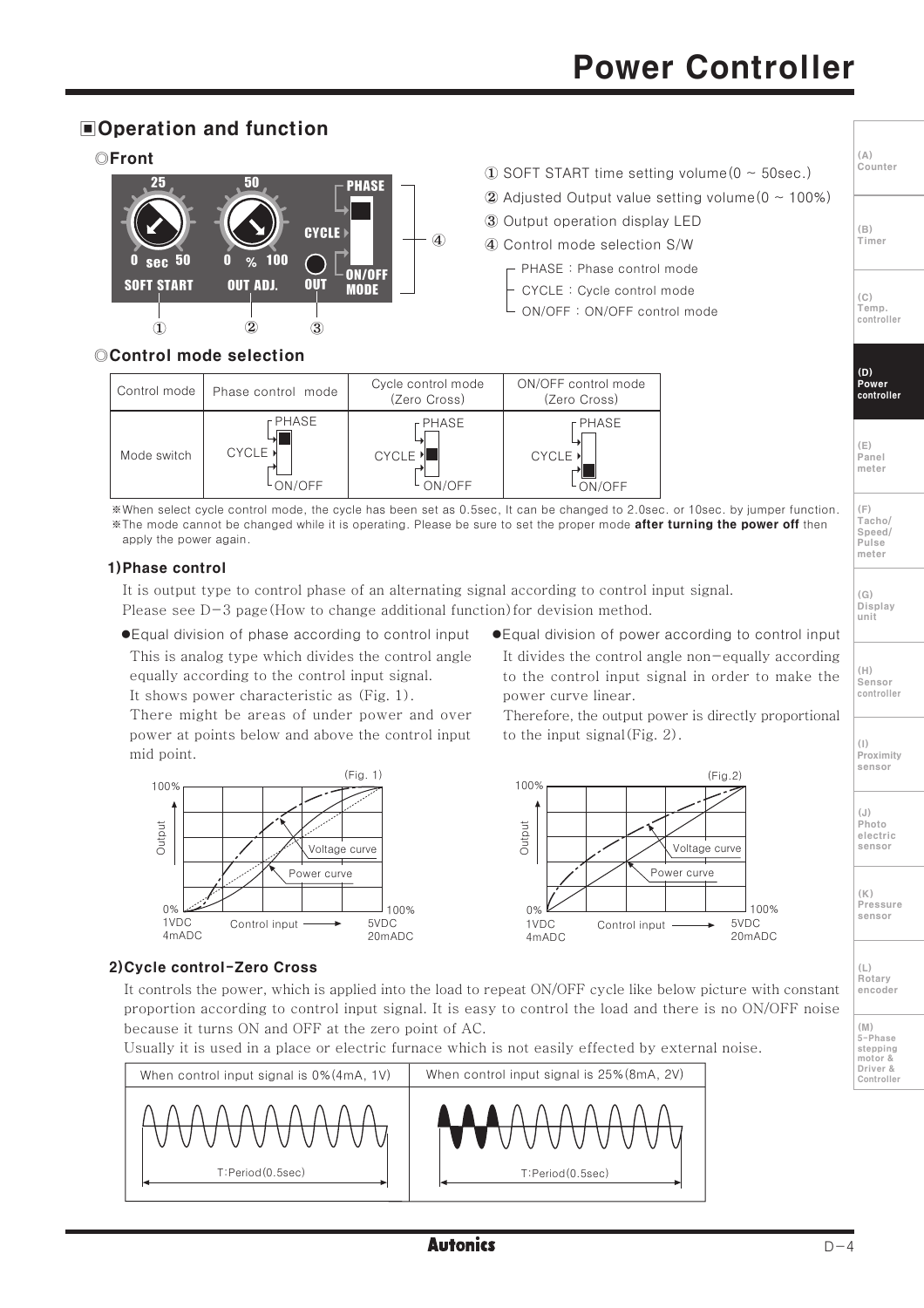

#### 3) ON/OFF control-Zero Cross

This function is when control input is ON, output is 100%. When it is OFF, output is 0%. It is the same function as SSR (Solid State Relay).

\*It is not able to use OUT ADJ, and SOFT START function in ON/OFF control mode.



<Output wave form of ON/OFF control >

#### ©OUT ADJ. function(0 to 100%)

This function will be as follows:

[Control input(%)  $\times$  OUT ADJ.(%) = Output] and it controls the power applied into the load.

- Ex) Although the control input is  $100\%$  (5V or 20mA), if OUT ADJ. is 50%, the output will be 50% which is proportioned with OUT ADJ. When this function is not used, OUT ADJ. should be 100%.
- \*This function must not be used in ON/OFF control mode.

#### ©SOFT START function(0 to 50sec)

When the power is applied, this function is able to protect the load when it controls load (Molybdnum, White gold, tungsten, infrared Lamp) with inrush current or the width of rising temperature is big(SV is big). When this function is not used. T should be 0.

- Note) In this time, if you increase the OUT ADJ before it reaches T/2, it will slowly increase and then reaches the new output in a total time period equal to T multiplied by the new OUT ADJ percentage.
- \*This function must not be used in ON/OFF control mode.



<The output characteristic of OUT ADJ. and control input >



- \*T: Time to get the output which is applied in to the load is 100%.
	- $T/2$ : Time to get the output which is applied in to the load is 50%.

#### ©OUT display function

This is LED ramp to display the status of output and will be getting brighter according to output.  $(0\% : Minimum, 100\% : Maximum)$